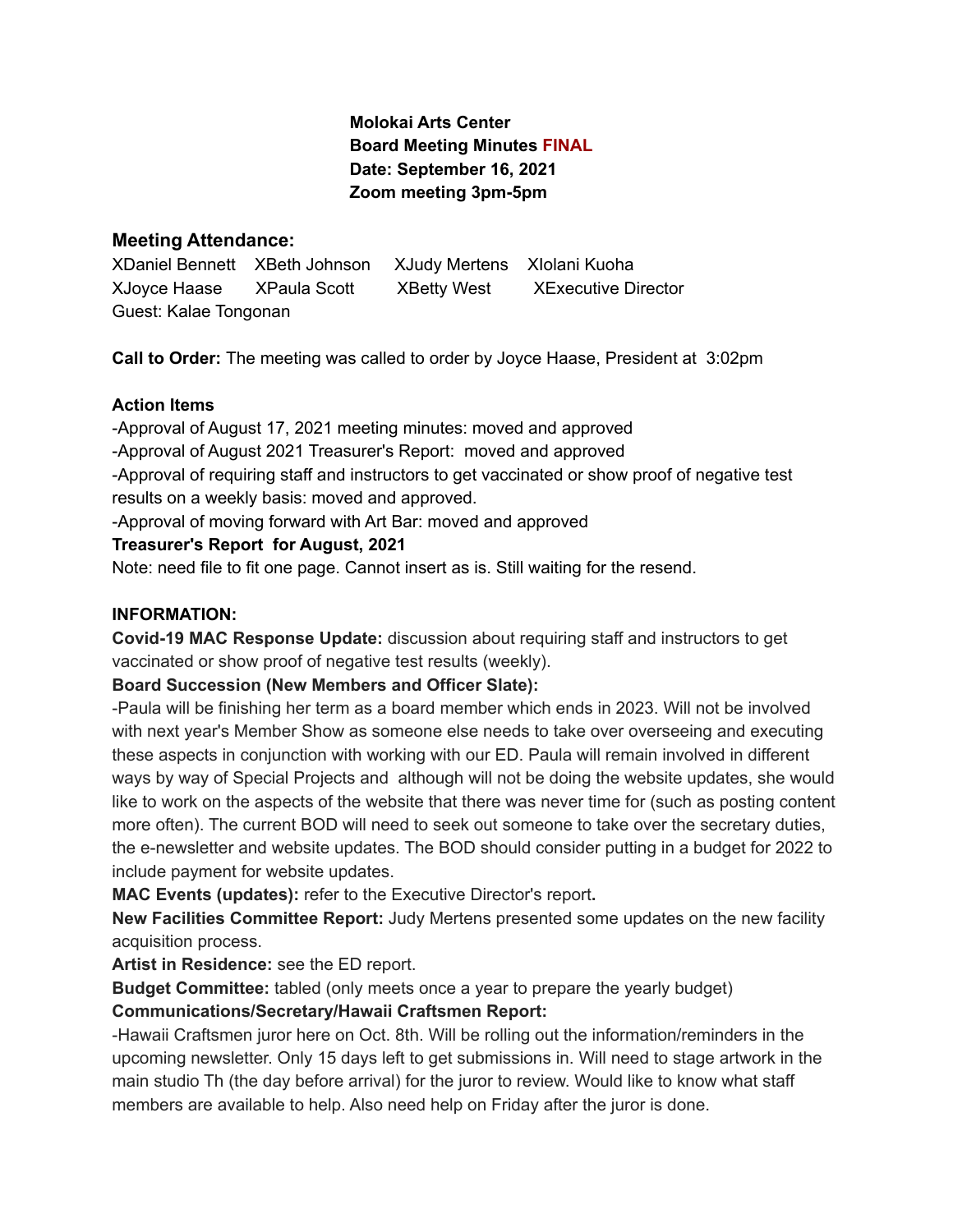Public presentation will be done at the MAC but reservations will be required and the number will be limited to what is allowed at that time. The presentation will be recorded in order to broadcast later. In light of the COVID outbreak, no dinner with the Board will be planned. Am planning a dinner at a private home. Any board members interested in attending please let me know by the end of the month.

-photos are edited and will be working on uploading and doing a blog post to include the comments from the juror for the Member Show.

# **Executive Director's Report:**

# **BUDGET & FINANCE**

- Registered annual Hawaii Compliance Express (HCE).

COVID-19 MAC Response Update

- 4 cases today, 28 "active"

- Received PPE from HiEMA (HI Emergency Management Agency). Sent thank you.

- Currently we "strongly encourage" staff/instructors/hosts to be vaccinated.\*

- Number of people in class – Business "half capacity". Gatherings "5 people indoors."\*

# **GRANTS/FUNDRAISERS**

- Pana'i Aloha (Maui County OED) \$ pending.

- Maui County FY 2023 budget funding request. Mayor's Community Budget meetings not on the website yet.

- Healy Grant pending.

- State Foundation on Culture and Arts Grant pending legislative budget approval.

Working on the next Biennium; Intent to Apply due at the end of month.

- FIUF awarded for art supplies.

- Coming up: Hawaii Community Foundation (HCF) partnering with Hawaii Tourism Authority (HTA) to bring back Kukulu Ola (projects and programs dedicated to perpetuating and honoring Hawaiian culture) and Aloha Aina (committed to preservation and/or conservation of Hawaii's natural resources enjoyed by both residents and visitors) programs for 2022. Deadline to apply is 10/29 and awards anticipated 12/21; Aloha for Hawaii Charities, Giving Tuesday.

# **CLASSES/WORKSHOPS**

- Keiki classes are going well. Saturdays only for now.

- Kim did two raku classes again.

- Bob Underwood said MIME will begin next week. Was on hold because DOE put after school programs on hold due to COVID. Open to all Molokai residents of all ages.

- HA Program planning pending state grant, however making contacts.

- Other workshops in planning: Indigo Dye Take 2; Nan Walters Wall Quilts; Ukulele classes, 2022 Calendar.

- Discuss wood fire kiln. Board needs a proposal and a firm budget and more specifics. **MEMBER SHOW 2021**

- Awards presented on Zoom - Hawaii Craftsmen (Membership) Lisa Welcher & Misty Mollena; Best of 2D (\$100) Nan Walters; Best of 3D (\$100) Gandharva Ross; Best of Kupuna (\$100) Vashti Lima; Best of Show (\$300) Misty Mollena.

- Will submit to Dispatch when photos and online show are ready.